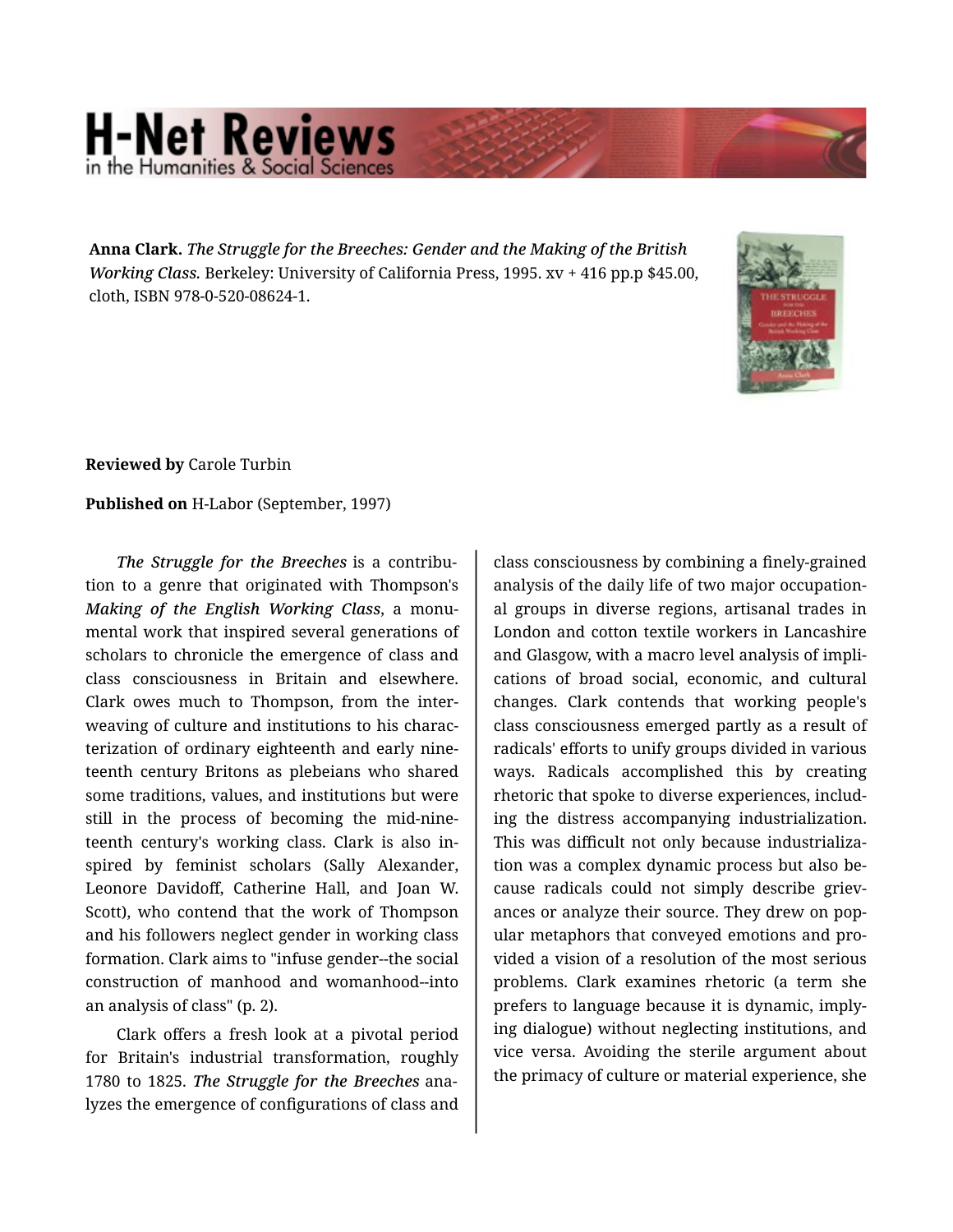juggles the complex interconnections of culture and social structure.

The title is a metaphor drawn from popular literature, music, and satire, which represents conflicts in artisans' families due to a sexual crisis that reflected deep changes in the economy and occupational structure. In the late eighteenth cen‐ tury the apprentice system declined and many journeymen could not expect to become masters, a rite of passage that represented a transition to manhood. Stripped of the right to become mas‐ ters, bachelor journeymen found it difficult to marry and maintain masculine respectability in the old terms. They devised new rituals (involving drinking in pubs and clubs) that reinforced soli‐ darity and manhood, and they measured re‐ spectability by skill, despite heavy drinking and frequenting houses of prostitution. Clark contends that the new notions of manhood were incompati‐ ble with men's domestic responsibilities. Since many journeymen did not marry, the illegitimacy rate increased. Those who did marry, or cohabit, relied on wives' economic contribution, but this did not result in an economic partnership. Jour‐ neymen tried to keep wives out of the "honorable" sections of their trades because women were a cheap and flexible labor force which threatened skilled crafts. Wives, burdened with household re‐ sponsibilities as well as wage-earning, which of‐ ten increased their sense of independence, criti‐ cized husbands for squandering money desper‐ ately needed for the household and children. Jour‐ neymen complained that their wives were at‐ tempting to wear the breeches, that is, challenging their authority, and many retaliated with verbal or physical violence, and sometimes desertion and/or bigamy. Underlying this metaphor is one of the study's themes: common experiences and goals often result in bonds between women and men, and among people in the same ethnic group or occupation, but ties that bind are double-edged and may result in divisions between groups as well as unity.

Clark paints a complex picture which suggests that the sexual crisis was less severe among cot‐ ton textile workers (including handloom weavers and other skilled cloth handlers) in Lancashire and Glasgow. In textile workers' families, men viewed women as economic partners as well as subordinates. Thus, when the textile industry de‐ clined, men did not exclude women from the trade but employed wives and children as helpers or unskilled auxiliary workers. At first this strate‐ gy strengthened men's authority and increased prosperity, marriage, and fertility rates. But trou‐ bles were to come. The income of weavers' fami‐ lies declined because constantly pregnant women earned less, and high fertility led to a competitive labor market. Clark contends that male textile workers were less likely to resort to violence than journeymen because wives did not threaten their manhood. Male textile workers' masculine re‐ spectability was less dependent on fraternal bonding through drinking, and they maintained a tradition of household economic cooperation.

Clark's analysis of this sexual crisis reveals that gender is key to plebeians' response to their distress and radicals' search for political solu‐ tions. Clark does not neglect religion, which she views as a moral response and a place for re‐ spectable women's voices. Yet her most intriguing analysis concerns radicals' struggle to include working men in the definition of citizenship. Citi‐ zenship was based on civic humanism in which political equality applied to male property holders represented in the public sphere of state politics. Citizenship was intimately related to manhood since men were equal to other men because as property holders they dominated women, children, and servants in households. Plebeians were excluded not only because they did not hold prop‐ erty but also because citizenship was based on the separation of public and private spheres which did not apply to working people. Since separate spheres and domesticity were not part of plebeian ideology, many radicals defined themselves as ple‐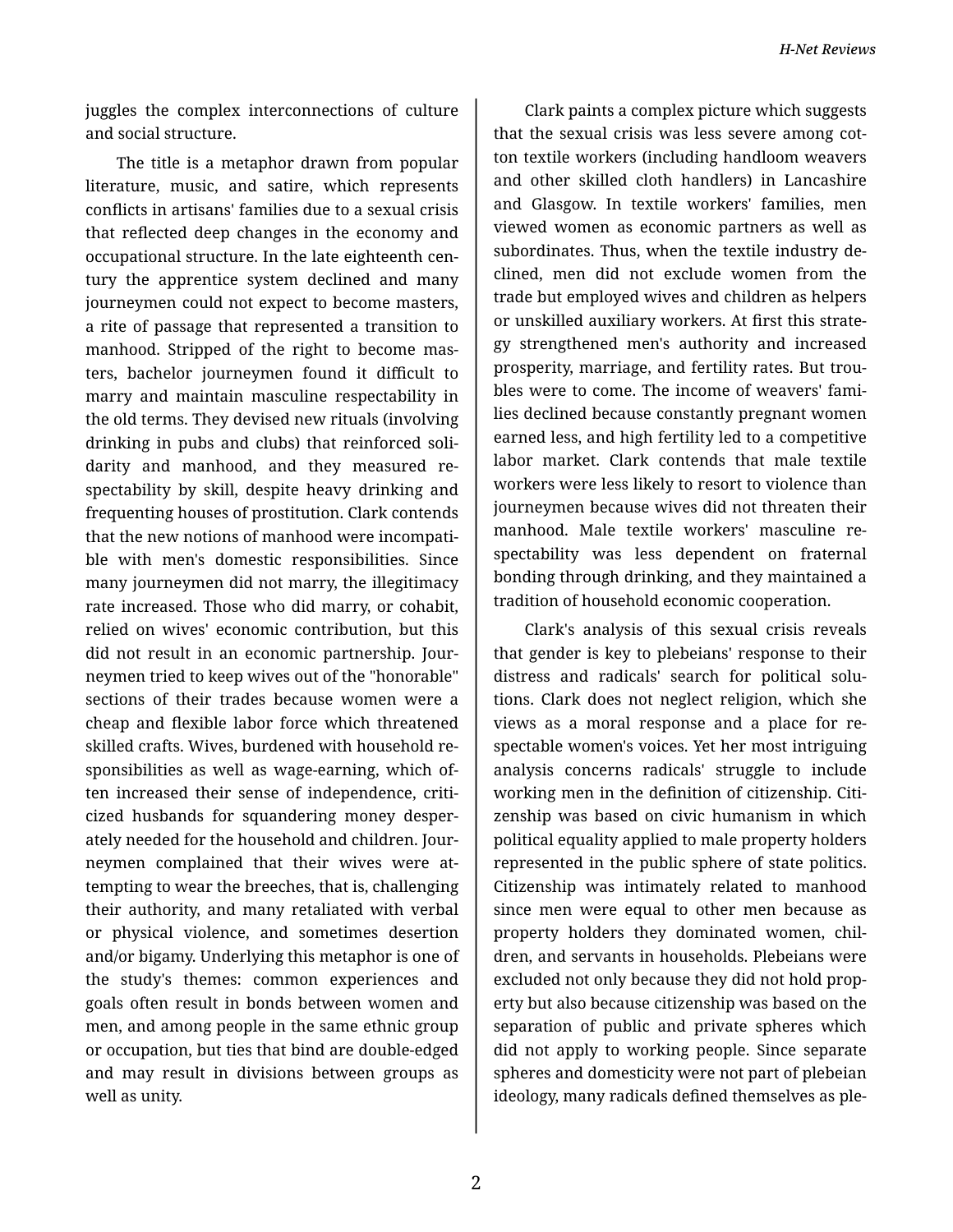*H-Net Reviews*

beian citizens in other terms, including masculini‐ ty and fraternal bonding.

Clark emphasizes that in order to mobilize plebeians, radicals had to broaden their political base. One solution was to link gender and politics, the personal and political, in ways that appealed to working people and also countered middle class criticisms of plebeian families. Many radi‐ cals in the early 1820s (and Chartists in the 1830s) demanded a breadwinner wage which enabled men to support wives and children and adopted domestic ideology and new definitions of mas‐ culinity and femininity. In this rhetoric, women were not criticized for challenging male authority, but characterized as needing male protection. Masculine respectability was not based on a fra‐ ternity of skilled men, but on morality, self-disci‐ pline, and protection of women and children. The rhetoric of domesticity appealed to plebeian men and women and the middle classes because it promised that husbands would not drink up wages, that men could maintain masculine re‐ spectability by earning a breadwinner wage, and that working people would adopt middle class morality and restraint.

The thesis of *The Struggle for the Breeches* is a complicated one and would be clearer if the ar‐ gument were tighter and less repetitive and if connections between different pieces of the argu‐ ment were more explicit. Yet the study's strengths far outweigh these flaws. One of Clark's contributions is to suggest that shifts in the nature of hier‐ archy from the late eighteenth to the early nine‐ teenth century in Britain changed the configura‐ tion of class and class consciousness as well as gender inequality. Clark characterizes social hier‐ archy in eighteenth century Britain as intricate, with relations of domination and subordination among varied groups. Patriarchal authority rela‐ tions between women and men were analogous to householders and servants, gentry and common‐ ers, masters and apprentices and journeymen. Women were inferiors, often characterized as

"flawed" versions of men. Ordinary people saw lit‐ tle distinction between public and private spaces, and like commoners and servants who often min‐ gled with those in authority, plebeian women and men often shared the same settings. For women and men, respectability was compatible with sex‐ uality, drinking, and lusty socializing.

Social divisions reflected this hierarchical structure. Plebeians shared some common tradi‐ tions and attitudes, but like more prosperous peo‐ ple they differed among themselves to the extent that they did not perceive of themselves as a class in contrast to others above or below them. They contrasted themselves to those to whom they were directly subordinate rather than larger social groupings. Just as women did not organize as a self-conscious group in the late eighteenth and early nineteenth centuries, neither the working nor the middle classes emerged as a group that was conscious of its position. Clark's study shows that by the mid- to late nineteenth century shifts in perceptions of social structure resulted in changes in gender inequality and other social dis‐ tinctions. When British workingmen sought politi‐ cal representation, they were demanding political equality with bourgeois men in the public arena. When they changed their rhetoric they also accepted a another world view, the separation of public and private life and ideology of domestici‐ ty.

In Britain separate spheres had important im‐ plications for configurations of social distinctions. On one level, separate spheres represented new forms of gender inequality and thus new notions of manhood, womanhood, and respectability. Women and men were opposites who inhabited separate, complementary spheres and femininity was equated with morality, dependence, fragility, and domesticity. On another level, the separation of public and private life implied another form of hierarchy among men. The public sphere was a community of men who were equals, as opposed to diverse groups characterized by intricate au‐

3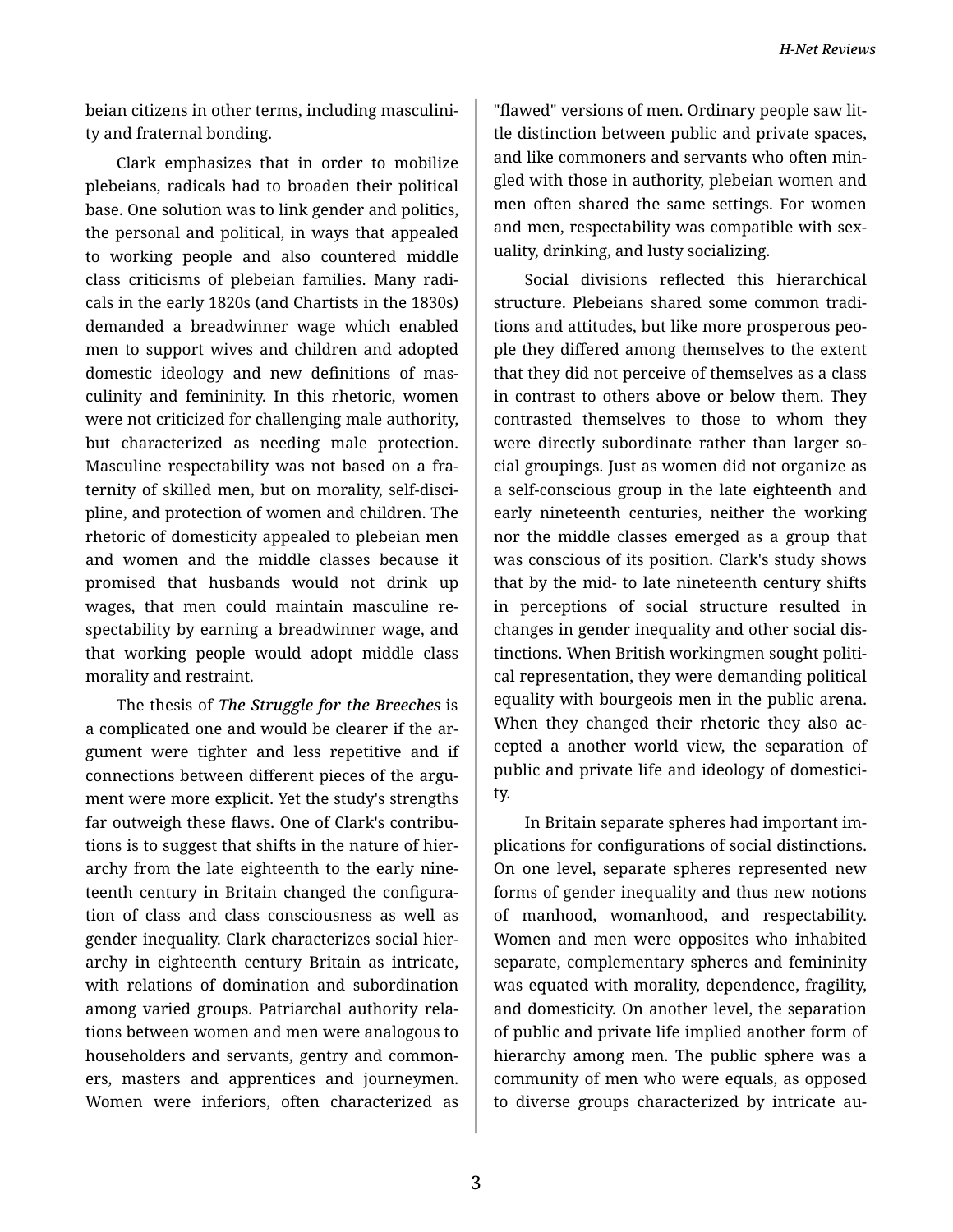thority relationships among themselves, (al‐ though equality actually applied only to men who held property and had authority over other household members). Thus, as Thompson points out, the term *working classes* came into use in 1832 when the Reform Acts enfranchised proper‐ ty-holders in part because men of the middle classes began to see themselves as a group de‐ fined by political representation in the public sphere. Many working people of varied walks of life who were excluded from suffrage began to view themselves as part of the working classes be‐ cause they perceived themselves in contrast to a middle class. Clark emphasizes that the working class did not emerge as definitively as Thompson suggests; the definition of working class was still "open-ended" because working peoples' experi‐ ences and self-perceptions were varied and changing, and radicals continued to adopt a vari‐ ety of strategies and rhetorics.

Clark's analysis helps to explain a dimension of social class that Thompson and his followers neglected: the links between gender and other forms of inequality. She demonstrates the rela‐ tionship between personal conflicts in marriage and struggles for political and economic equality. She also shows that definitions of manhood and womanhood were central to both class and gen‐ der. Clark's analysis infuses gender into class be‐ cause she demonstrates that the separation of spheres not only represented a new form of patri‐ archal domination and subordination and new gender definitions but also new configurations of class and class consciousness.

Copyright (c) 1997 by H-Net, all rights re‐ served. This work may be copied for non-profit educational use if proper credit is given to the au‐ thor and the list. For other permission, please con‐ tact H-Net@H-Net.MSU.EDU.

If there is additional discussion of this review, you may access it through the network, at <https://networks.h-net.org/h-labor>